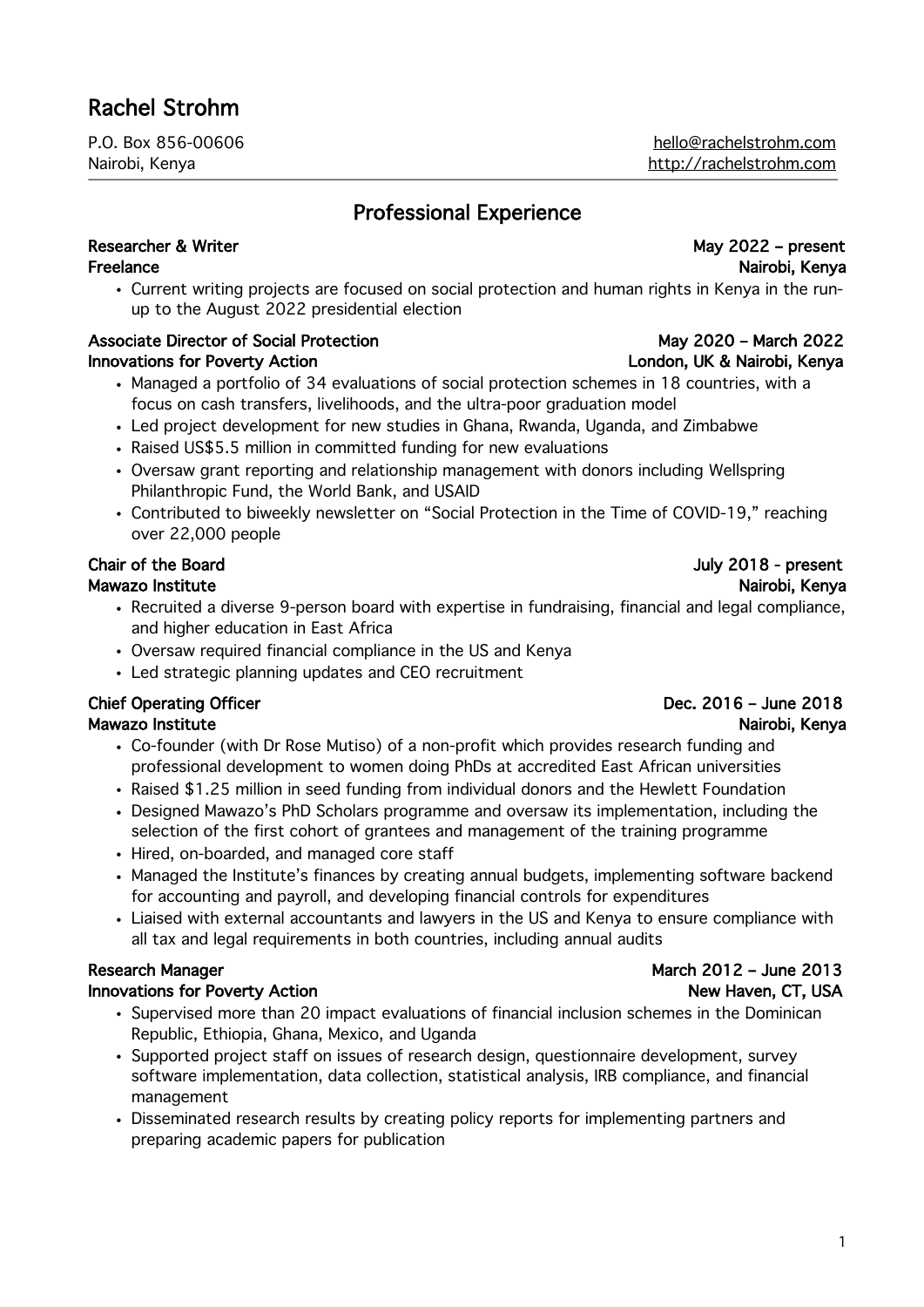# Innovations for Poverty Action **Tamale, Ghana**

- ! Managed an evaluation of an index rainfall insurance policy for maize farmers
- ! Oversaw logistics and finances for a team of 40 surveyors carrying out a survey with 1100 respondents
- . Audited surveyor performance and cleaned survey data in Stata

### Client Assessment Fellow May – Aug. 2009 FINCA International **Kinshasa, DR Congo**

- ! Co-directed the baseline survey for an observational study examining whether Village Banking microloans raised clients' incomes, with a sample of 800 urban clients
- . Translated questionnaire into French and conducted pilot interviews
- ! Hired, trained and managed surveyors in Kinshasa and Matadi

- ! Created a tourism promotion plan for one of Rwanda's poorest districts in collaboration with government officials and local community groups
- ! Developed informational signs for local historical sites

# Education

# MA in Political Science **Aug. 2013** – June 2017

## University of California, Berkeley Berkeley Berkeley, CA, USA

- . Enrolled for the PhD, and earned the MA in 2014
- . Advanced to candidacy in 2016, then left the university in 2017 to pursue a full-time role as COO at the Mawazo Institute
- . Concentrations: comparative politics and African studies
- ! Dissertation proposal: "The Politics of Welfare Expansion in Africa"
- ! "Outstanding Graduate Student Instructor" for African Politics (PS146A), Fall 2015

# MA in International Relations Aug. 2010 – Dec. 2011

### School of Advanced International Studies, Johns Hopkins University Washington, DC, USA

- ! Concentrations: international development and international economics
- ! Thesis: "Consociationalism and Ethnic Détente in Burundi"
- Graduated with honors (top 10% of class)

### BA in Geography and French Sept. 2004 – June 2008 Dartmouth College **Hanover, NH, USA**

- ! Foreign study at Université de Toulouse II (2006) & Univerzita Karlova, Prague (2007)
- . Honors: *magna cum laude*, Phi Beta Kappa, Guido Rahr '51 Award for Excellence in Geography

# Writing & Teaching

Commentary Articles at African Arguments, Democracy in Africa, The Conversation Africa, The New Humanitarian, and The Republic (Nigeria). Available at http://rachelstrohm.com/writing

### Presentations

- African Studies Association of Africa (2019)
- African Studies Association US (2016, 2017)
- ! American Political Science Association (2014, 2016, 2019)
- British Institute in Eastern Africa (2019)
- . Development Studies Association (2016)
- . Effective States and Inclusive Development (2019)

Project Manager **Sept. 2008 – May 2009** 

Rwanda Works **Kigali, Rwanda Works** Kigali, Rwanda Kigali, Rwanda Kigali, Rwanda Kigali, Rwanda